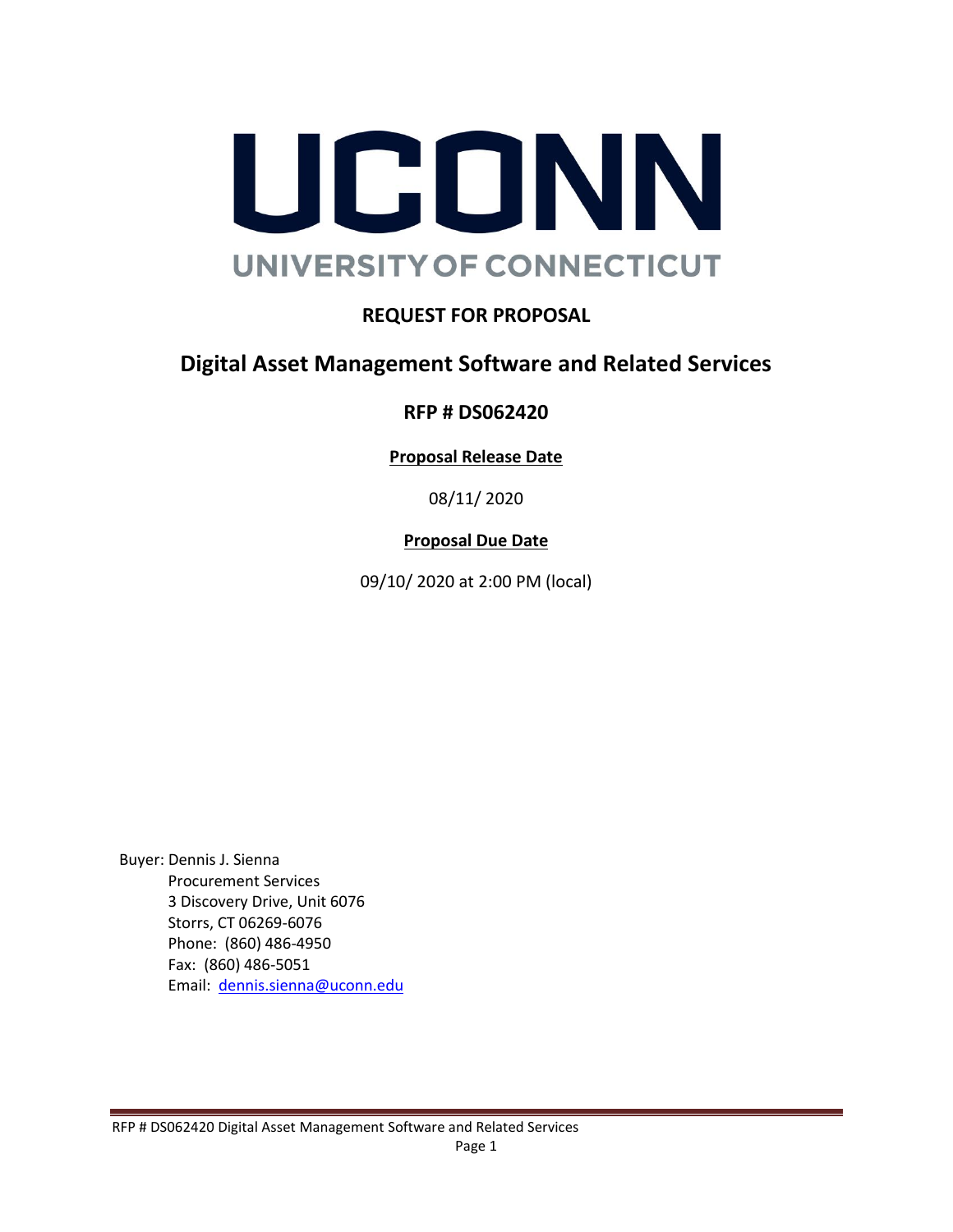# **Table of Contents**

| 9.0 Appendix A - Technical Proposal Response Matrix |
|-----------------------------------------------------|
| 10.0 Appendix B - Company Profile                   |
| 11.0 Appendix C - Anti-Collusion Affidavit          |
| 12.0 Appendix D-References                          |
| 13.0 Appendix E - Contract Form                     |

14.0 Appendix F – Gov. Jodi M. [Rell Ethics](#page-19-0) Memo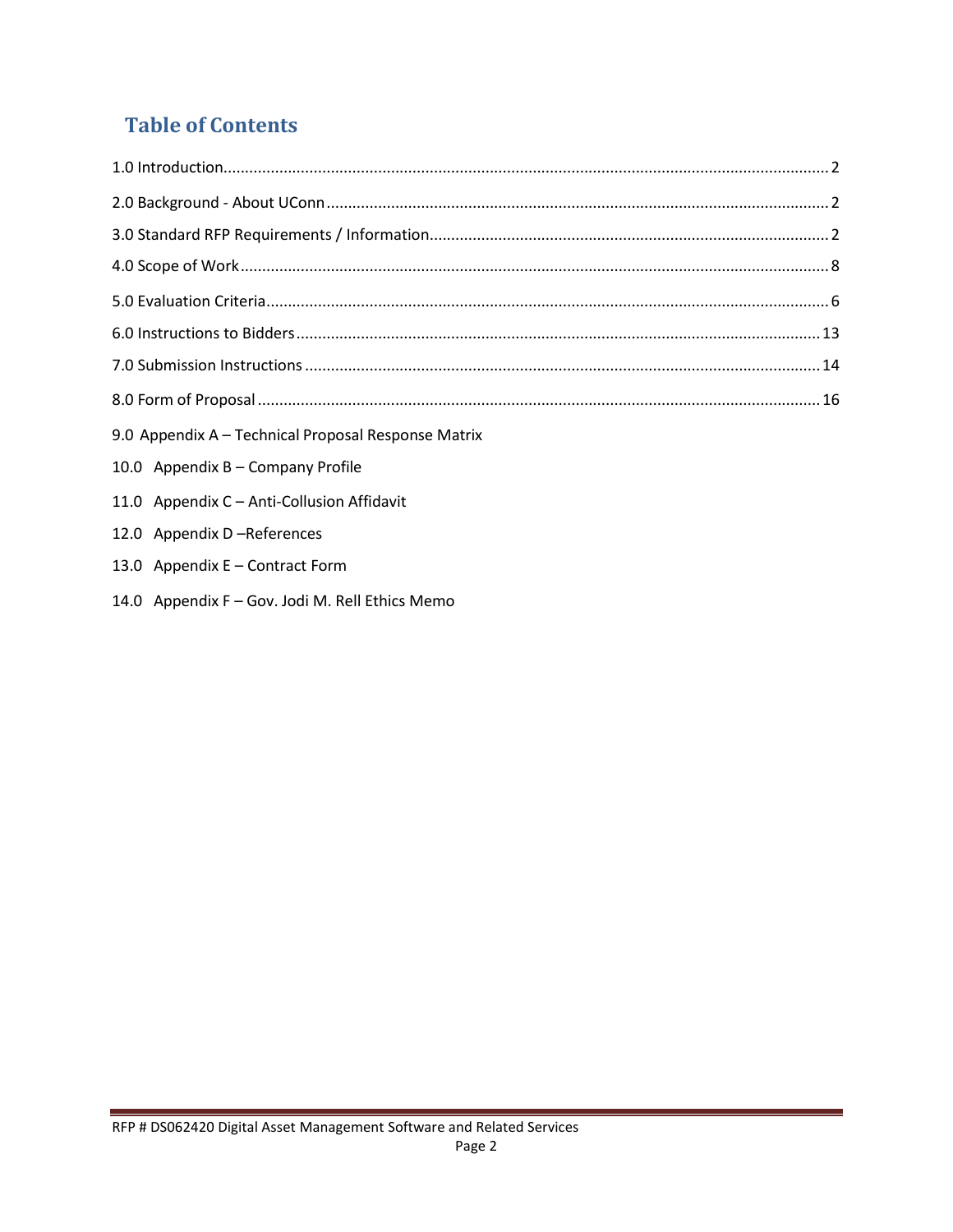#### **1.0 Introduction**

The University of Connecticut (hereinafter referred to as the "University") is seeking proposals from experienced and qualified firms (hereinafter referred to as "vendor", "proposer", "bidder", "firm", or "respondent") offering a Digital Asset Management solution for the University's digital media files. In soliciting proposals, it is the University's intent to establish a single source for the provider and implementer of the solution. The University reserves the right to adopt the solution(s) of the awarded vendors for other departments as required, where applicable.

Interested parties are required to submit a proposal per the terms, conditions, requirements and specifications of this Request for Proposal ("RFP").

#### **2.0 Background - About UConn**

The University is a Land, Sea, and Space Grant consortium institution, which occupies over 4316 acres, enrolling over 32,000 students and produces over 8,700 undergraduate, graduate and professional degrees annually. The main campus is located in Storrs, Connecticut and regional campuses located throughout Connecticut. Regional campuses include Avery Point in Groton, Stamford, Waterbury, and Hartford. Its academic health center, UConn Health, is located in Farmington, Connecticut. The UConn School of Law is located in West Hartford, Connecticut. Detailed University demographics are available via the following link: [2020 Factsheet](https://uconn.edu/content/uploads/2020/01/INS-008-Fact-Sheet-011620-FY20.pdf)

## **3.0 Standard RFP Information/Requirements**

#### 3.1 Definitions

- 3.1.1 "Request for Proposals (RFP)" means all documents, whether attached or incorporated by reference, utilized for soliciting proposals. Awards made as a result of an RFP shall be based upon "Competitive Negotiation".
- 3.1.2 "Competitive negotiation" means a procedure for contracting for supplies, materials, equipment or contractual services, in which proposals are solicited from qualified suppliers by a request for proposals, and changes may be negotiated in proposals and prices after being submitted.
- 3.1.3 "Addenda" means written and/or graphic instructions issued by the University subsequent to the receipt of proposals that modify or interpret the Request for Proposal documents by addition, deletions, clarification, or corrections.
- 3.1.4 "Proposer" / "Bidder" means a person, firm or corporation submitting a proposal in response to a Request for Proposal.
- 3.1.5 "Contractor" means any business that is awarded, or is a subcontractor under, a contract or an amendment to a contract with a state contracting agency under statutes and regulations concerning procurement, including, but not limited to, a small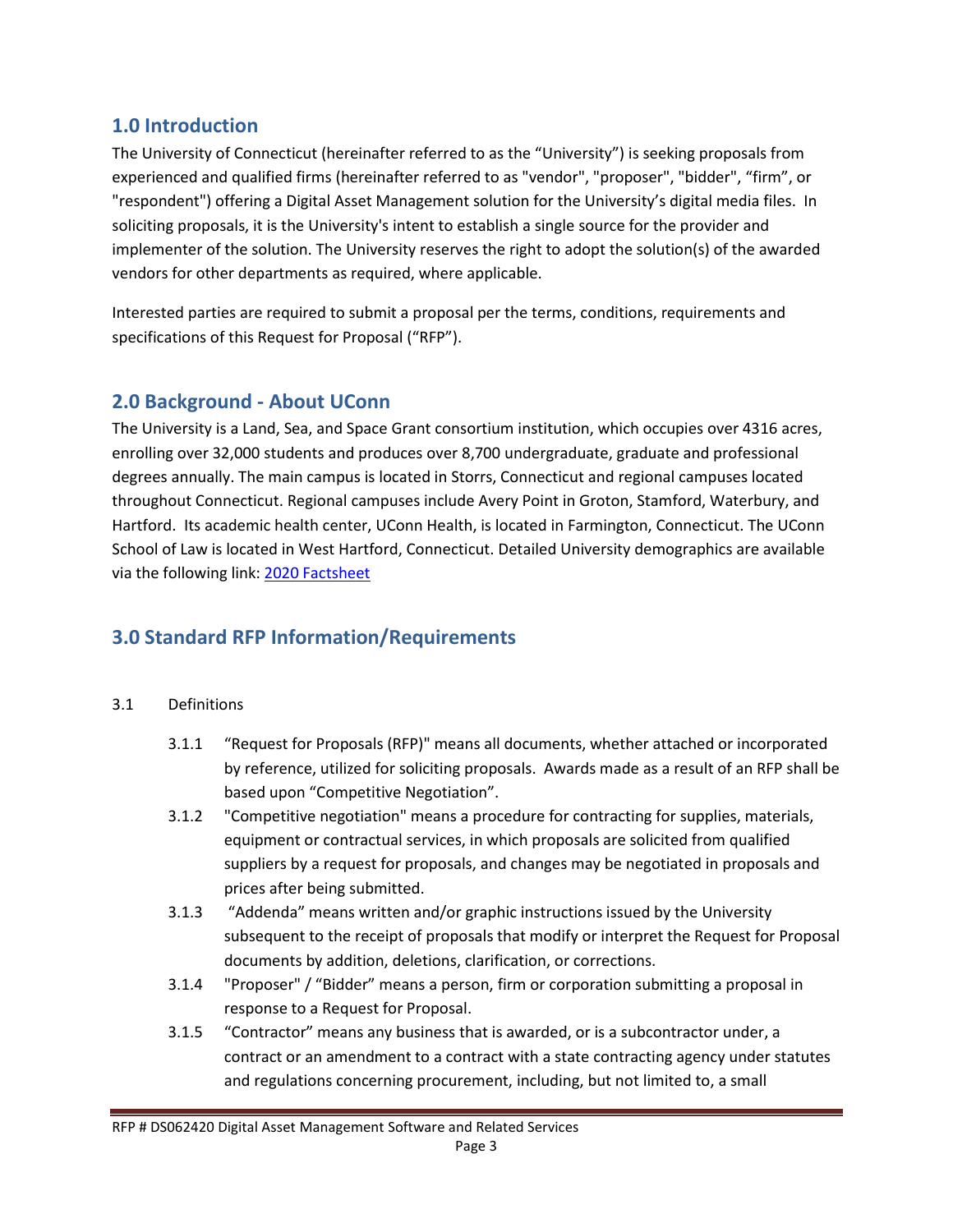contractor, minority business enterprise, an individual with a disability, as defined in section 4a-60, or an organization providing products and services by persons with disabilities.

- 3.1.6 "Informal communications" means any communication method other than written emails to the Point of Contact Person identified for this RFP.
- 3.1.7 "Non-Acceptance of Proposal" means another proposal was deemed more advantageous to the University or that all proposals were rejected.
- 3.1.8 "Offer" or "Proposal" means the Proposer's response to this Request for Proposal.
- 3.1.9 "Services" shall mean all services described within the scope of this RFP.
- 3.1.10 "Agreement" shall mean the contract issued as a result of this Request for Proposal.
- 3.1.11 "Contract" may be a formal document signed by both parties or a purchase order.
- 3.1.12 "CT-based Businesses" shall be a firm that is: (i) a business entity organized, headquartered and operating in the State of Connecticut for at least one year prior to the date of proposal submission; or (ii) a business entity that is authorized to do business in Connecticut, maintains an operating location in Connecticut, and has generated over 50% of its annual gross revenues each year, over the past five (5) years prior to the date of proposal submission, from work on projects located in Connecticut.
- 3.1.13 "Joint Venture" in this sourcing context refers to firms that may have familiarity within particular areas but may not be subject matter experts in all necessary areas; therefore, the University welcomes joint venture proposals. Please see paragraph 3.13 for specific requirement(s) related to joint venture proposals.
- 3.1.14 "SBE/MBE Firm" shall refer to a certified Small Business Enterprise/Minority Business Enterprise firm that meets the qualifications as determined by legislation, Connecticut General Statute 4a-60g (Supplier Diversity Statue) as amended by Public Act 11-229.
- 3.1.15 "University" or "UConn" or a pronoun used in its place shall mean the University of Connecticut main campus at Storrs, Connecticut as well as its five regional campuses and the Cooperative Extension Offices.
- 3.1.16 "UConn Health" or "UCH" shall mean University of Connecticut Health and its affiliates.
- 3.2 Proposal Understanding: Proposers must demonstrate: an understanding of the statement of work (SOW), the ability to accomplish the tasks set forth; and must include information that will enable the University to determine the proposer's overall qualifications.
- 3.3 Qualification of Bidders
	- 3.3.1 Offers will be considered from vendors with a demonstrated history of successfully providing similar goods and services to other institutions of higher education or private sector corporations with similar volumes and needs.
	- 3.3.2 Vendors must be prepared to provide any evidence of experience, performance and/or financial surety that the University deems necessary to fully establish the performance capabilities represented in the vendor's proposal.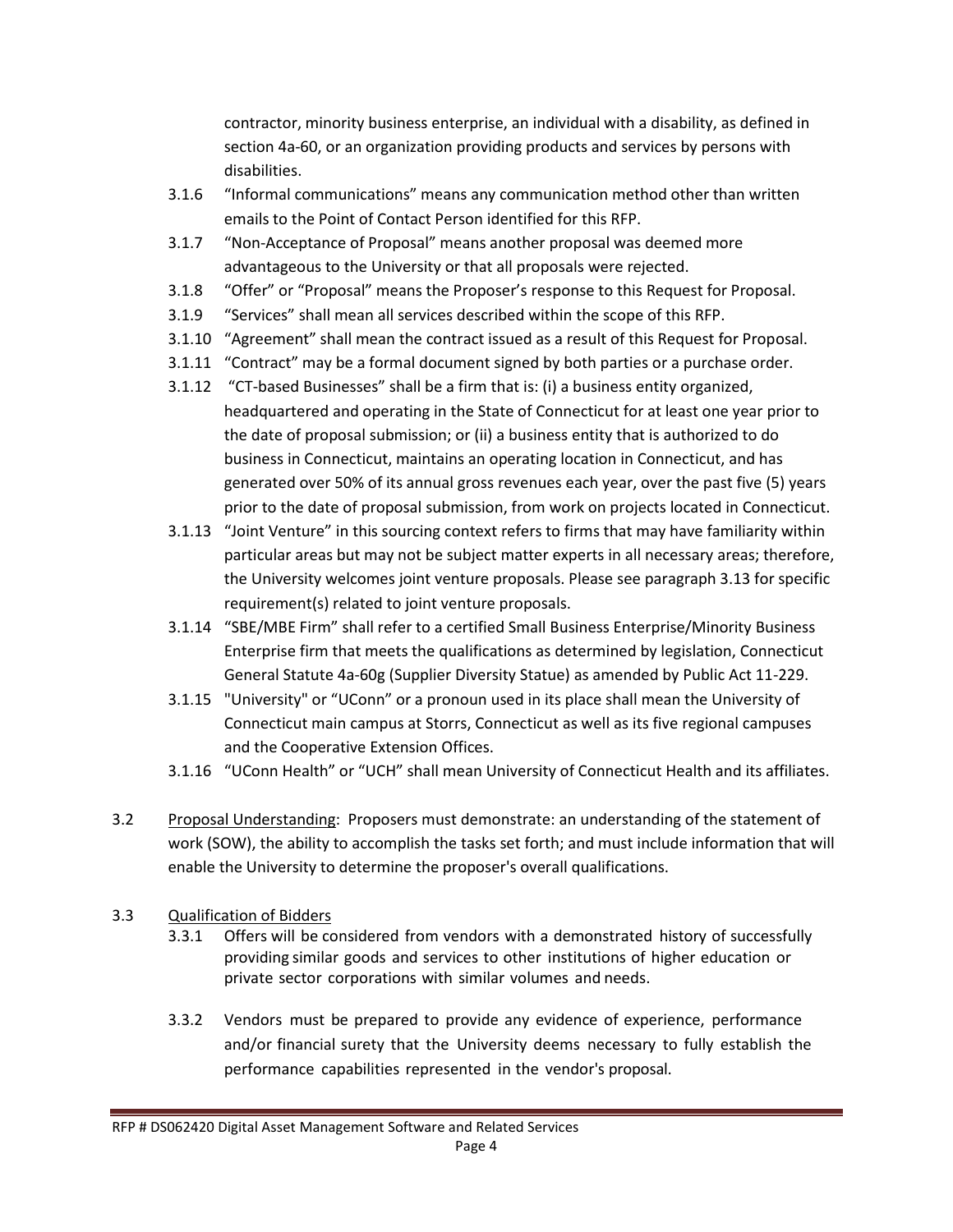- 3.3.3 The University shall make such investigations as deemed necessary to determine a vendor's ability to provide the specified goods and services and to perform in an expeditious (workmanlike) manner. The University reserves the right to reject any proposal if evidence submitted, or gained through investigation, fails to satisfy the University that a vendor is properly qualified to carry out the obligations of any contract established pursuant to this solicitation.
- 3.4 Expiration of Proposals: Proposals shall remain in effect from the RFP due date and time for a minimum period of 180 days.
- 3.5 RFP Acceptance/Rejection: The University reserves the right to cancel this solicitation, to reject any or all proposals received (or any part thereof without penalty), to waive informalities or irregularities and to award a contract not based solely on the lowest cost, but based on a Proposal which, in the sole opinion of the University, best fulfills or exceeds the requirements of this RFP and is most advantageous to the University. Firms subject to Non-Acceptance of Proposal shall be notified after a binding contractual agreement between the University and the selected Proposer exists or after the University has rejected all proposals.
- 3.6 Modified Proposals: Modified proposals may be submitted up to the due date and time designated for receipt of proposals provided they conform to these terms and conditions.
- 3.7 Pricing:
	- 3.7.1 All prices offered in response to this RFP shall remain fixed for the initial term of the contract. After the initial term, the prices quoted in response to this RFP may be adjusted up or down in an amount not to exceed the Consumer Price Index (CPI), appropriate for the commodity, as published by the United States Department of Labor. The University will expect any increases to be consistent with those applied to other customers of comparable size and nature.
	- 3.7.2 Price changes shall be submitted in writing thirty (30) calendar days prior to the date the increase rate is allowed to become effective. Acceptance of which shall be subject to the University's receipt and approval of the written documentation requesting the changes. No retroactive increased will be allowed. Price escalation is permitted only once per term.
- 3.8 Sales Tax Exemption: In accordance Conn. Gen. Stat. §12-412(1)(A), the University is exempt from local, state, and federal excise taxes.
- 3.9 Review of References: The Proposer is required to provide references from customers who are of comparable size and scope as to the University. The University is particularly interested in references that are institutions of higher education. (**Appendix D**)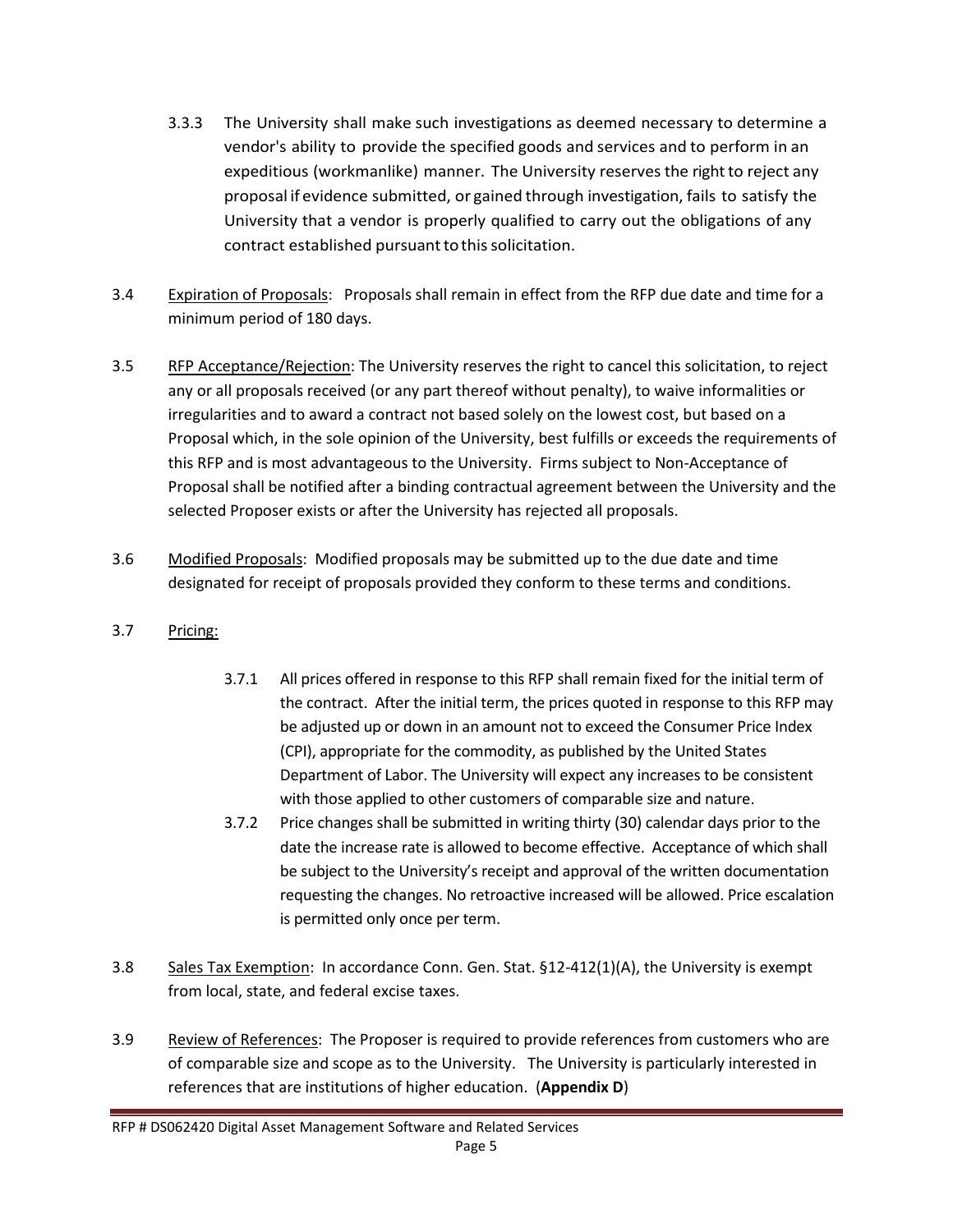- 3.10 Good Faith Negotiation: If the University and selected Proposer(s) are unable to reach a mutually agreeable contract, the University reserves the right to abandon negotiations and commence negotiations with the second highest ranked Proposer. The University will be the sole judge of the suitability of the proposed Agreement(s).
- 3.11 Incorporation of Proposal: Proposals submitted in response to this RFP may, at the University's option, be incorporated into the executed contract.
- 3.12 Proposal Preparation: The University will assume no cost for proposal preparation and/or submission. All costs will be borne at Proposer's expense.
- 3.13 Confidential Information: The University treats Proposals as confidential until after the award is issued. At that time they become subject to disclosure under the Freedom of Information Act. If a Proposer wishes to supply any information, which it believes is exempt from disclosure under the Act, said Proposer should summarize such information in a separate envelope and each page submitted should clearly state "Confidential," but otherwise be presented in the same manner as the Proposal. However, any such information is provided entirely at the Proposer's own risk and the University assumes no liability for any loss or damage which may result from the University's disclosure at any time of any information provided by the Proposer in connection with its proposal.
- 3.14 Freedom of Information: While the University may be willing to agree not to disclose the information proactively, the University is subject to the Connecticut Freedom of Information Act, found in Chapter 14 of the Connecticut General Statutes, which may require disclosure, should the document be requested with limited exceptions. Two such exceptions that might apply are as follows: (1) Conn. Gen. Stat. sec. 1-210(b)(24) permits the University to withhold records related to the procurement process while bidding and contract negotiations are underway (this moratorium is temporary and lasts only until the contract has been executed or negotiations are abandoned); and Conn. Gen. Stat. sec. 1-210(b)(5) permits the University to withhold records in its possession in the event they contains trade secrets (or really any intellectual property). In the event that the University determines that Conn. Gen. Stat. sec. 1- 210(b)(5) may apply to a given request for the records in question, the responsibility to substantiate claims that said would reveal trade secrets and meet the exemption requirements to would need to be borne by the owner of said trade secrets, not the University. Further, if the entity seeking access to the documents challenges the University's withholding of the document, said owner may be required to prove at the Freedom of Information Commission and/or in a Court of Law, that the release of said trade secrets would be harmful to the owner of the intellectual property or properties in question.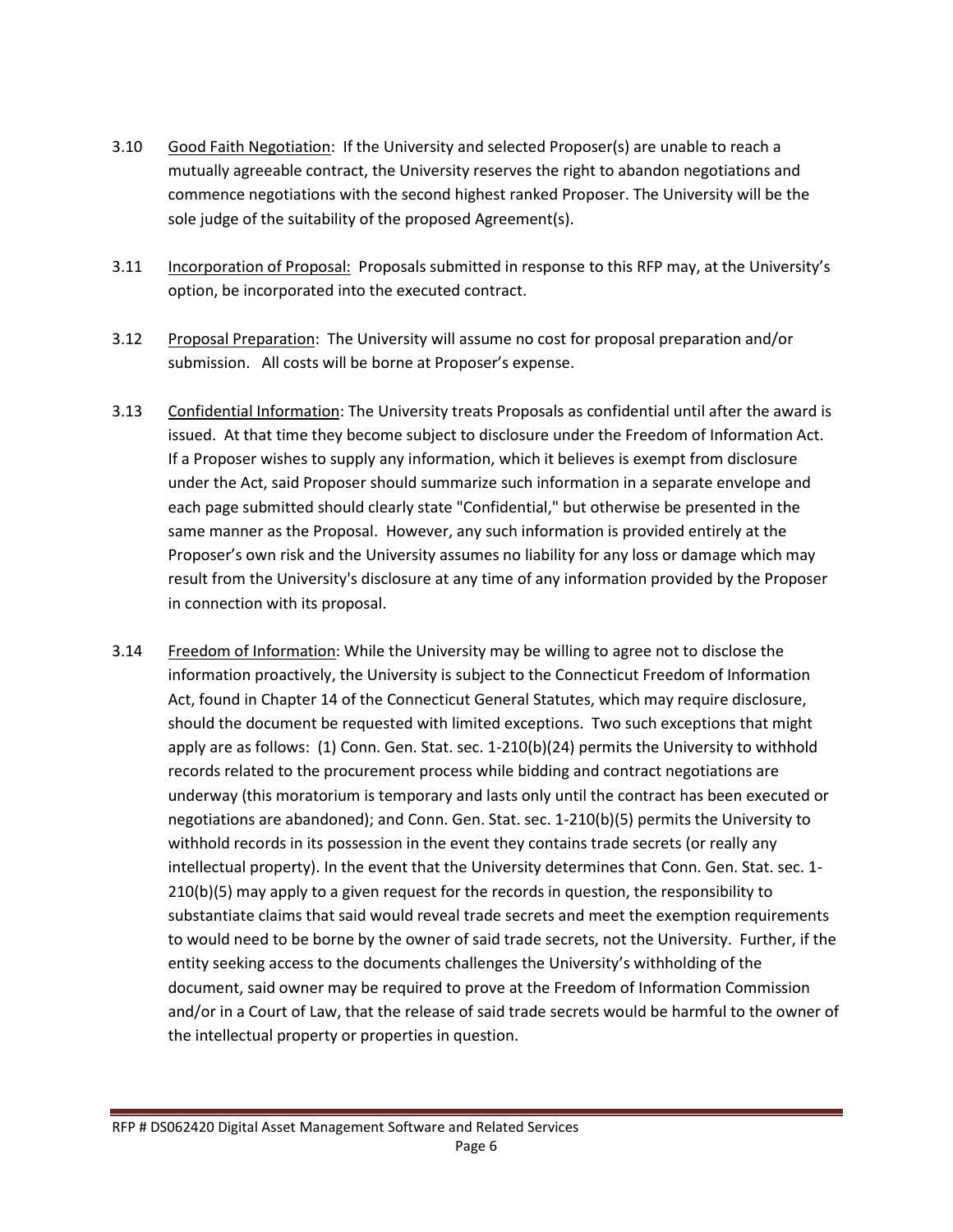- 3.15 Conflict of Interest: The Proposer shall disclose and identify to the University, with its proposal, any relationships, which may constitute a potential conflict of interest with the University of Connecticut Purchasing Department, or any other University organizations or departments for the purpose of determining whether a conflict of interest exists. All such disclosures require acceptance/approval action on the part of the University, who shall determine, in its sole discretion, whether an impermissible conflict exists.
- 3.16 Ethics and Compliance Reporting/Whistleblower Protection: The University Office of Audit, Compliance, and Ethics is responsible for handling anonymous ethics and compliance reporting. Any person who is aware of unethical practices, fraud, violation of state laws or regulations, or other concerns relating to University policies and procedures can report such matters anonymously using the information provided on their website.
- 3.17 Corporate Social Responsibility: In furtherance of its longstanding commitment to fundamental human rights, to the dignity of all people, and to the environment, the University requires all Vendors to adhere to the ["Vendor Code of Conduct"](http://policy.uconn.edu/?p=2718) policy.
- 3.18 Minor Defects: If, during the solicitation and/or evaluation process, the University determines that a particular mandatory requirement may be modified or waived and still allow the University to obtain goods/services that substantially meet the intent of this RFP, the mandatory requirement will be modified or waived for all proposers, and all proposals will be re-evaluated in light of the change.
- 3.19 Notification of RFP Status: Upon completion of the RFP review process, all Proposers will receive a RFP status notification. This notification covers three outcomes: No Further Consideration, Selected to Short List, or Intent to Award.
- 3.20 Debriefing: Requests for debriefing by Proposer will be accommodated upon request.
- 3.21 Advertising/Licensed Merchandise/Sponsorship Opportunities: The Proposer agrees, unless specifically authorized in writing by the University, that it shall have no right to use the University's name, seal, mark of any kind including logos and its officials and/or employees in any advertising, publicity, or promotion including, but not limited to, any expression or implication of endorsement by the University.
- 3.22 Award: A contract will be awarded to the Proposer(s) whose proposal(s) are deemed to be the most advantageous to the University, in accordance with the criteria set forth within the RFP, taking into account the quality of the goods or services to be supplied, their conformance with specifications, delivery terms, price, administrative costs, past performance, warranty and financial responsibility. The University may: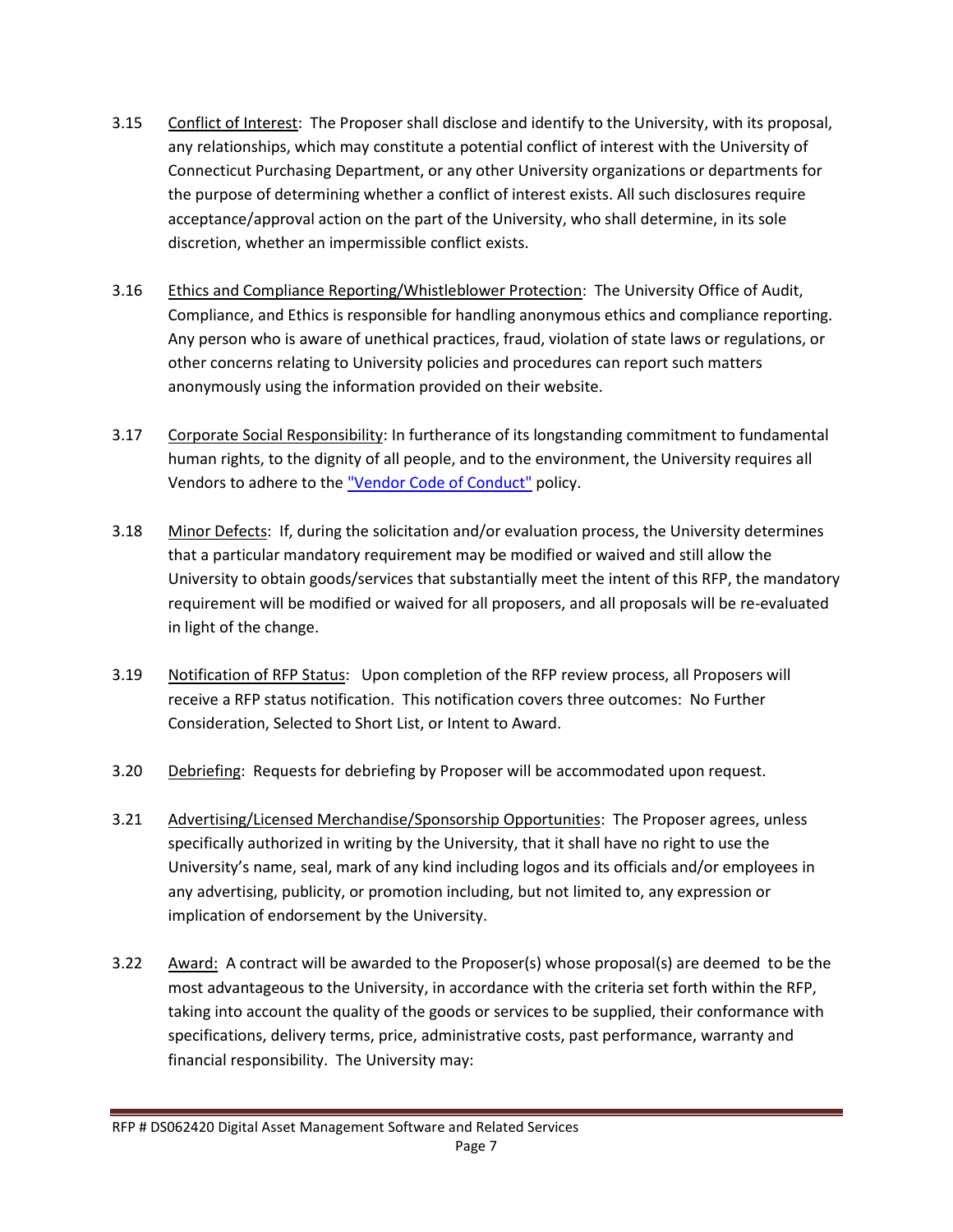- 3.22.1 reject the proposal of any Proposer who is in default of any prior contract or is guilty of misrepresentation or any Proposer with a member of its firm in default or guilty of misrepresentation.
- 3.22.2 correct inaccurate awards resulting from clerical or administrative errors in accordance with and pursuant to the Regulations of Connecticut State Agencies.
- 3.22.3 make an award contingent upon the successful Proposer's execution of the applicable required State of Connecticut certifications and affidavits.
- 3.22.4 award by item, groups of items or total bid; to reject any and all proposals in whole or in part, and to waive any informality or technical defects if, in its judgment, the best interests of the University will be served.

### **4.0 Scope and Specifications**

#### 4.1 Overview and Background

The University of Connecticut is soliciting proposals from experienced and qualified vendors to implement and support a new Digital Asset Management Solution. Currently, the University uses an existing system known as Extensis Portfolio for managing digital assets. The new DAM solution, from the successful proposer, will be the central repository for all creative and content materials within UConn, from marketing material to content for educational curriculum, impacting the worldwide recruitment and educational endeavors of the University. This single source of written content and imagery, as well as finished video and design elements, will seamlessly integrate into website assets and other digital communication channels in order to keep our materials up to date and organized. As a center of cutting-edge collaborations, UConn looks forward to finding a robust DAM platform that will better expand our reach and further our mission to bring quality education to everyone, everywhere.

Media is currently created on several platforms throughout the University, ranging from video, to graphic, audio, written and other digital assets. These various units throughout the university also leverage outside vendors and purchase creative media, such as stock imagery, stock video, stock audio and other digital media as well as custom-created media. The new DAM system will be the single storage point for all media assets as our many units within the University continue to purchase and create such media.

#### 4.2 Scope of the RFP

The purpose of this RFP is to solicit proposals from firms interested in providing a Digital Asset Management solution. Detailed requirements have been included in Appendix A, Technical Proposal Response Matrix. The overall scope of the relationships(s) resulting from this RFP may include but shall not be limited to:

- 4.2.1 A Digital Asset Management software solution ("Solution") featuring the following:
	- A user-friendly interface
	- Simple sharing method via links & publicly viewable galleries
	- On-site storage of assets, or scheduled full backups to on-site storage (note: an on-premises or cloud solution may be considered)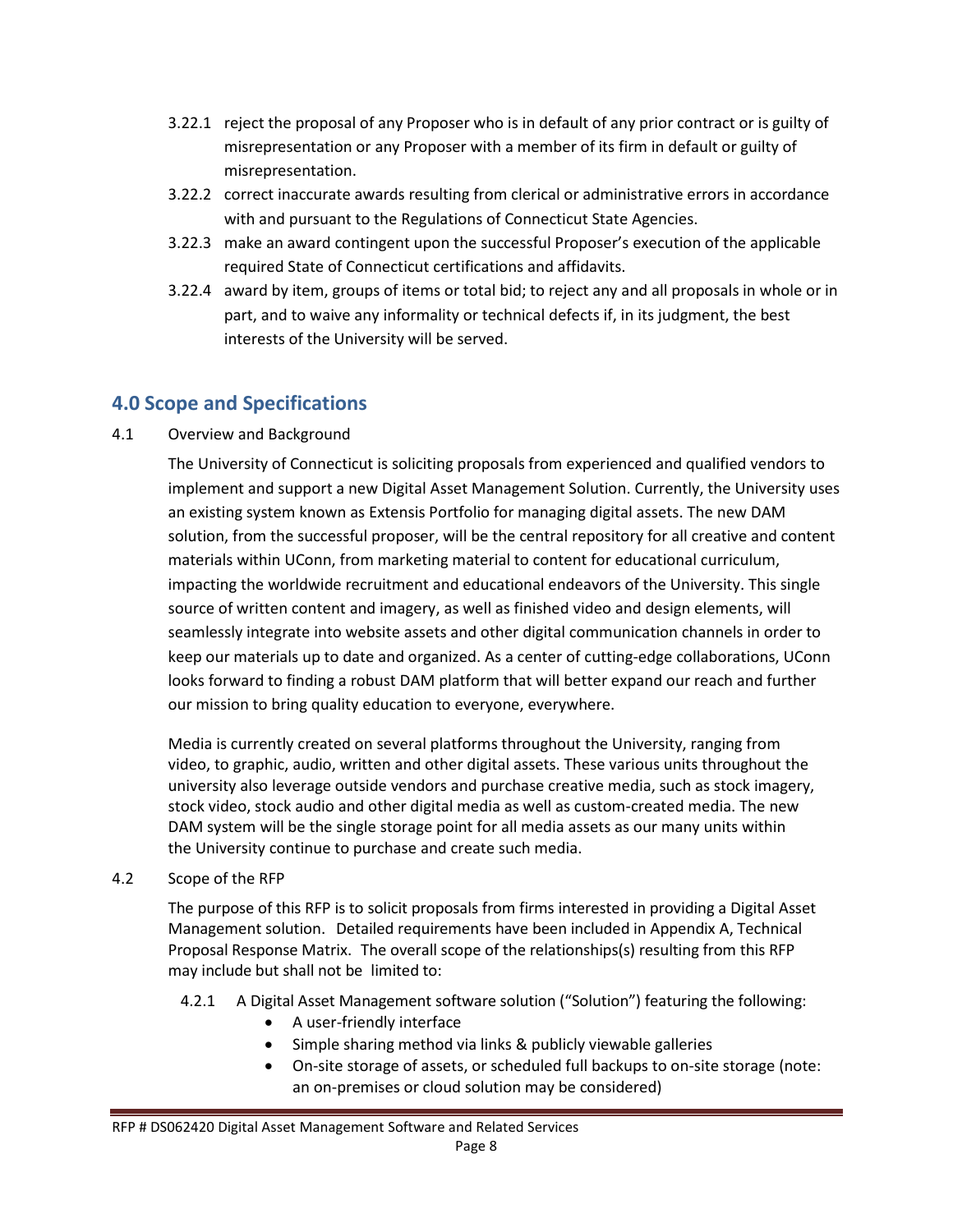- Integration with WordPress and Adobe products
- Integrated facial recognition
- Please refer to Appendix A for detailed technical and functional requirements
- 4.2.2 Related implementation, DAM system migration, and training services
- 4.2.3 Go-live support and post go-live on-call consulting and solution optimization services
- 4.2.4 Any hardware, equipment, and / or supplies required to meet the functional and technical requirements outlined in Appendix A.
- 4.2.5 Any additional items available from the Contractor not specifically included in the scope of this RFP that are tangential to, or used in conjunction with, the Solution.
- 4.3 Proposer Qualifications
	- 4.3.1 Respondents must be prepared to provide any evidence of experience, performance and/or financial surety that the University deems necessary to fully establish the performance capabilities represented in their proposal.
- 4.4 Contract, Contract Term, and Contract Commencement

The University of Connecticut plans to award a contract from this RFP for an anticipated initial term ("Initial Term") of three (3) years in addition to the period of time required to support implementation of the awarded Respondent's solution. Thereafter, license fees, support and maintenance will be renewed, by written amendment to the original agreement, executed by both parties for terms of up to two (2) years, or parts thereof. The contract commencement date shall be negotiated for the earliest date after contract award. Vendor should specify the best possible start date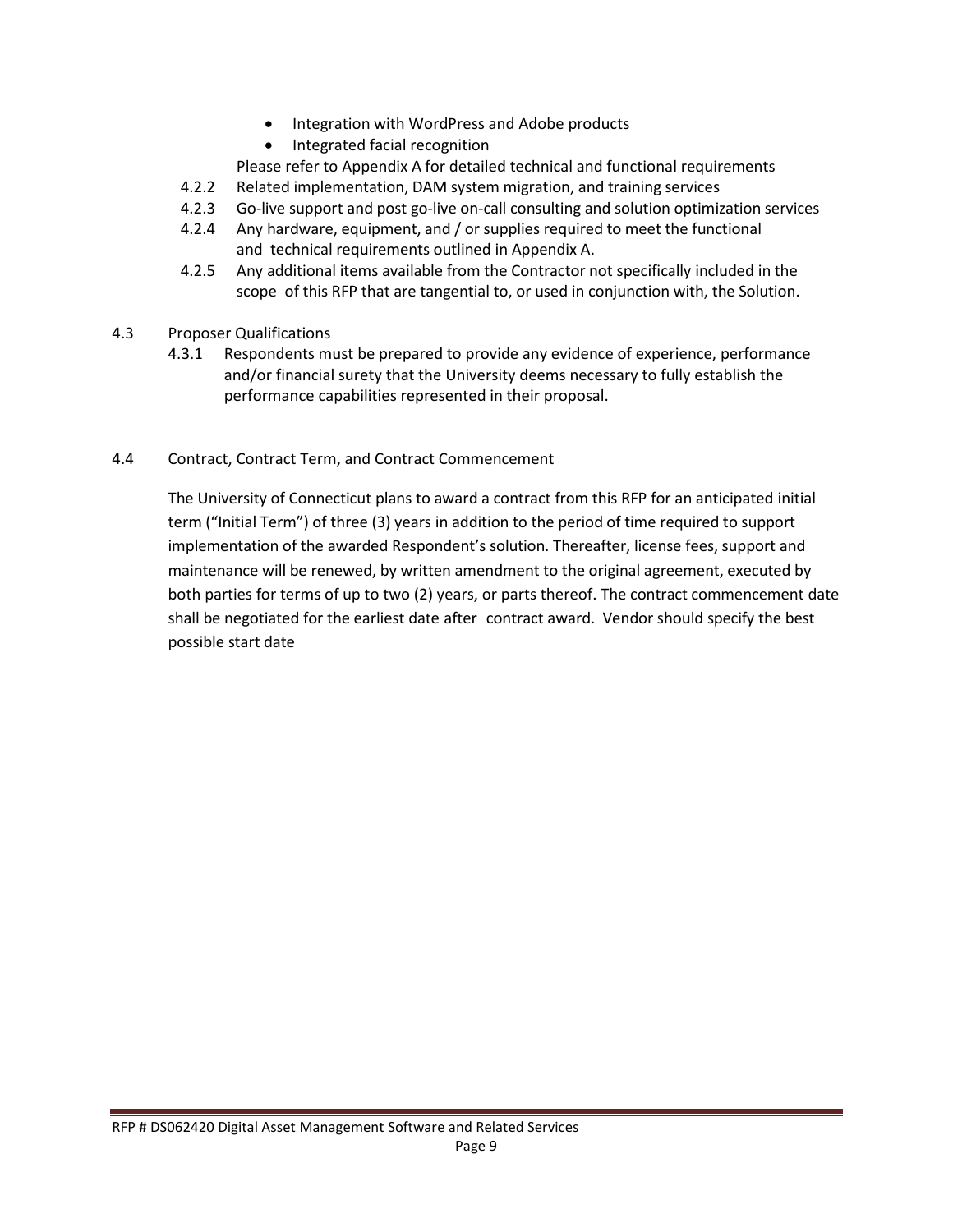### **5.0 Evaluation Criteria and Process**

5.1 Proposal Selection Evaluation Criteria: All proposals will be evaluated by a selection committee, using the specific evaluation criteria listed in the table below. Each criterion has been assigned a point value. The evaluation committee will conduct a comprehensive review and analysis of the received proposals and recommend which proposals are the most advantageous to the needs of the University.

| <b>Evaluation Criteria</b>                                                                                                                                                                                                                                         | Weight           |
|--------------------------------------------------------------------------------------------------------------------------------------------------------------------------------------------------------------------------------------------------------------------|------------------|
| <b>End User Experience</b><br>As described in Appendix A and throughout this RFP, Solution possesses as a<br>simple, user-friendly interface, effective and intuitive searching capabilities,<br>and simple and effective sharing features.                        | <b>30 Points</b> |
| <b>Asset Management</b><br>As described in Appendix A and throughout this RFP, Solution possesses user-<br>friendly ingestion methods in addition to strong capabilities surrounding<br>version control, image/facial recognition, metadata editing, and archival. | <b>20 Points</b> |
| <b>User Management</b><br>As described in Appendix A and throughout this RFP, Solution possesses<br>capabilities in regards to role assignment, asset restrictions/viewability by role,<br>and audit trail tracking                                                | <b>10 Points</b> |
| <b>Analytics</b><br>As described in Appendix A and throughout this RFP, Solution possesses<br>intuitive and strong Analytics and Reporting capabilities                                                                                                            | <b>5 Points</b>  |
| Integration<br>As described in Appendix A and throughout this RFP, Solution meets various<br>requirements surrounding mobile integration, Wordpress integration, Adobe<br>integration, and API availability                                                        | 5 Points         |
| Setup<br>As described in Appendix A and throughout this RFP, Solution meets various<br>requirements surrounding on-site storage/backup, HIPPA Compliance, Non-<br>export agreement/GDPR compliance, and Training and Configuration Services                        | <b>15 Points</b> |
| Cost<br>Proposed cost is competitive and demonstrates a superior level of value based<br>on the above criteria.                                                                                                                                                    | <b>15 Points</b> |
| <b>TOTAL POINTS AVAILABLE:</b>                                                                                                                                                                                                                                     | 100 POINTS       |

5.2 Response Clarification If the evaluation committee reviewing the proposals determines that any or all of the responses require some clarification, the committee may require any or all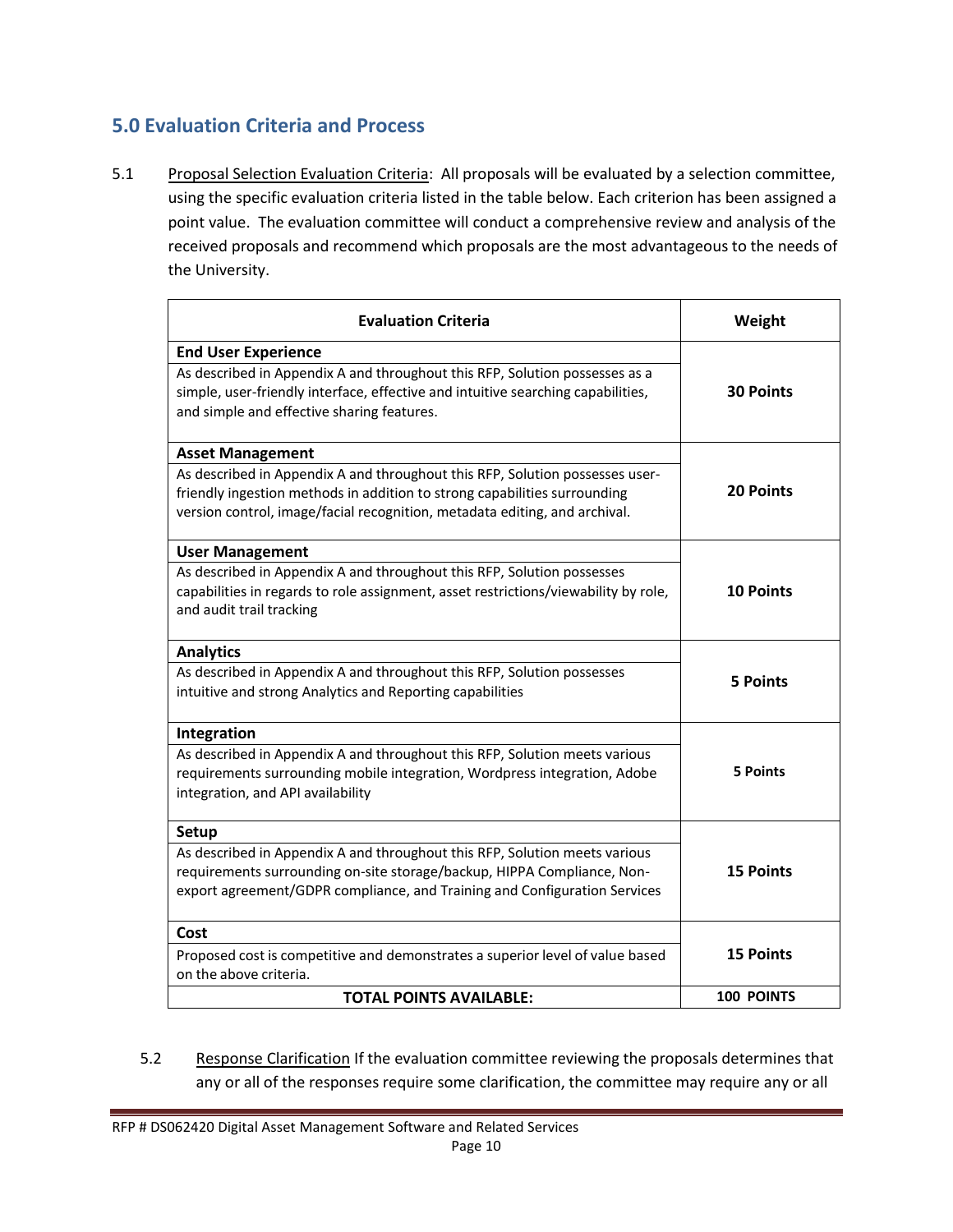of the bidders to clarify their responses through an oral presentation or through written responses to written questions. At such an oral presentation or in such written questions, the committee may request the bidder to clarify or explain items in its response. However, the oral or written presentation may not be used to change or supplement the original response.

- 5.3 The University expressly reserves the following rights:
	- 5.3.1 To reject any and all proposals and to waive any informalities, irregularities or technical defects in the proposal if it is deemed to be in the best interest of the University.
	- 5.3.2 To solicit, receive and/or utilize information from any persons or entities referenced or used as references, or from persons or entities having knowledge of the proposer's experience, abilities, past performance, integrity, financial status or any other definitive characteristics.
	- 5.3.3 The submission of a proposal shall constitute an express authorization by the firm to the University to obtain all information it deems pertinent.
- 5.4 Selection: Proposals will be evaluated in conjunction with the anticipated needs of the University and the information provided by the proposers as well as any information obtained in follow up from references, persons, or other sources identified by the proposer or otherwise known to the University. A committee will review the materials provided and at its sole discretion determine the final selection.
- 5.5 Notification: All participants will be notified of the status of their proposal as soon as practical after determination by email. Successful firms will be issued a Letter of Intent to Award by the University.
- 5.6 Contract: A draft Purchasing Agreement is included with this RFP (Appendix E). As part of your proposal response, please provide redlines where appropriate and provide any contractual terms in conditions relevant to your product and service offering. The University reserves the right to modify the agreement or waive any informality as it deems to be in the best interest of the University.
- 5.7 The University reserves the right to make multiple awards as a result of this RFP if it is deemed by the University to be in the best interest of the University.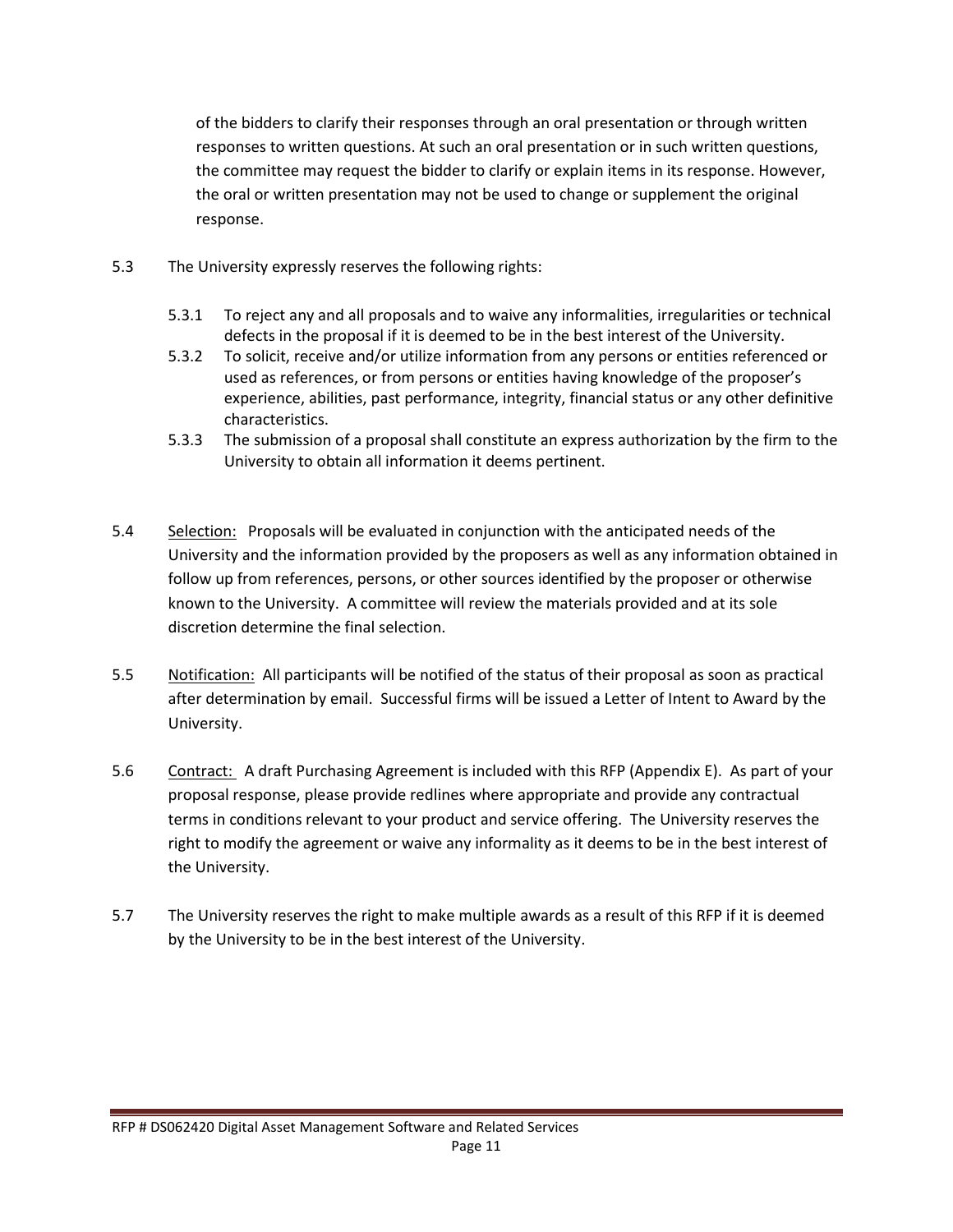### **6.0 Instructions to Bidders**

#### 6.1 RFP Schedule

| <b>RFP SCHEDULE</b>                                       | <b>DUE DATES*</b>               |  |
|-----------------------------------------------------------|---------------------------------|--|
| <b>RFP Issue/Release</b>                                  | 08/11/2020                      |  |
| RSVP for pre-bid conference                               | Not Applicable                  |  |
| Pre-bid conference                                        | Not Applicable                  |  |
| Deadline for Questions                                    | 08/21/2020 2:00 PM ETD          |  |
| <b>Response to Bidder Questions</b>                       | 08/26/2020                      |  |
| <b>Bid Due Date &amp; Time</b>                            | 09/10/2020 2:00 PM (Local Time) |  |
| <b>Proposer Presentations/Solution</b>                    |                                 |  |
| Demonstrations                                            | Dates to be determined          |  |
| <b>Anticipated Award Date</b>                             | 10/01/2020                      |  |
| <b>Target Contract Service Commencement</b>               | Upon contract execution         |  |
| *Subject to change as deemed necessary by the University. |                                 |  |

6.2 Point of Contact: All communications and/or inquiries regarding this RFP **must** be directed to the contact person identified below. All questions must be submitted in writing using the Procurement Professional's email address no later than Deadline for Written Inquiries date listed above in Section 6.1.

> Dennis Sienna Purchasing Agent II 3 Discovery Drive, Unit 6076 Storrs, CT 06269-6076 E-mail: [dennis.sienna@uconn.edu](mailto:dennis.sienna@uconn.edu)

Include in the subject line: **RFP – Digital Asset Management** 

- 6.3 Communications
	- 6.3.1 Upon formal issuance of a RFP, the University and Applicant(s) will cease all informal communications relevant to the RFP and assume a formal, in writing, communication posture until a binding contractual agreement is executed with the selected Applicant(s), all other Applicants have been notified as to their RFP status, or when the University formally rejects all responses and cancels the RFP process. Failure to adhere this provision may result in an Applicant being declared ineligible, response rejection, or RFP cancellation. The University will not respond to any request for clarification received after the Deadline for Written Inquiries, as noted in Section 6.1, has expired.
	- 6.3.2 Under no circumstances, may any applicant or its representative contact any employee or representative of the University regarding this RFP prior to the closing date, other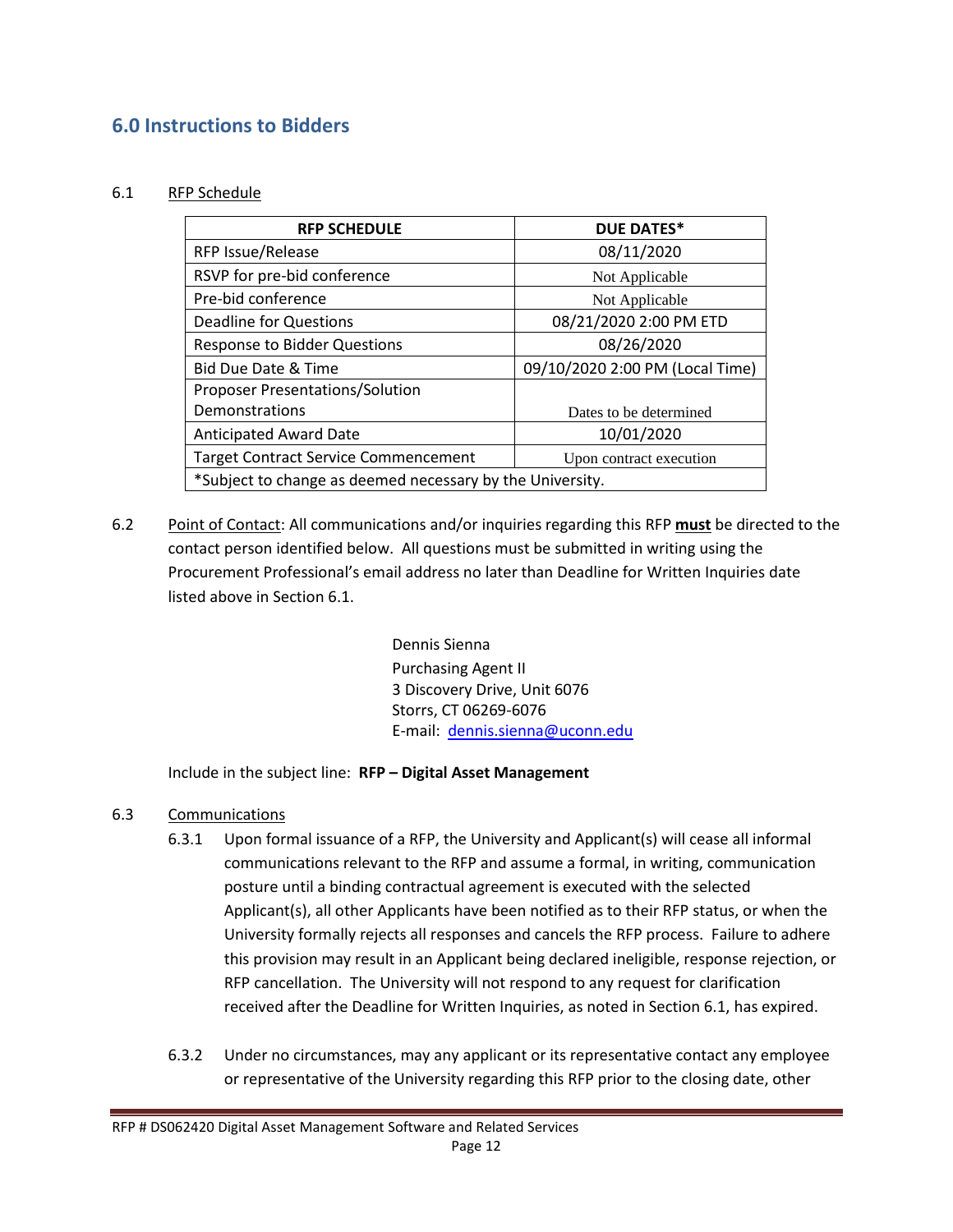than as provided in Section 6.2. Strict adherence to this important procedural safeguard is required and appreciated. Any violation of this condition may result in the applicant being considered as non-compliant and ineligible for award.

6.4 Addenda: Addenda are issued in response to questions and/or University clarifications and revisions to the RFP. Addenda are incorporated into the RFP and may be incorporated along with the RFP into any resulting contract. The University is solely responsible to post addenda on the University of Connecticut Procurement Services website at <http://purchasing.uconn.edu/bid-opportunities/> and the State of Connecticut Department of Administrative Services' Procurement website at [http://www.biznet.ct.gov/SCP\\_Search/Default.aspx?AccLast=2](http://www.biznet.ct.gov/SCP_Search/Default.aspx?AccLast=2) . The Applicant is solely responsible to obtain/retrieve addenda from either website. Failure of an Applicant to retrieve any addendum shall not relieve the Applicant of any responsibility for complying with the terms thereof. All addenda must be signed by an authorized representative of the Applicant and returned with the response. Failure to sign and return any and all addenda may be grounds for rejection of the proposal response.

#### **7.0 Submission Instructions**

- 7.1 RFP Due Date and Time: Responses are due on **September 3, 2020 at 2:00pm (local time).** Any proposal received after the stated due date and time will be rejected and may be returned to the Proposer.
- 7.2 Proposals: Proposals must be submitted **VIA EMAIL**, to *researchbid@uconn.edu* in a media format as identified below in Section 7.5, clearly marked with the label below and the name and address of the Proposer. Hard copies will not be accepted.
- 7.3 Responses: Responses must be submitted, in a media format as identified below in Section 7.5, clearly marked with the RFP number and the name and address of the Applicant.
- 7.4 Response Media: N/A
- 7.5 Response Submittal Format: Provide a proposal formatted as a PDF which is clearly bookmarked in accordance with the designations below. (Note: Some documentation are to be submitted in WORD or EXCEL formats as indicated)
	- 7.5.1 Letter of Transmittal: Provide a summary of what is being proposed, including but not limited to a University-hosted solution, Vendor-hosted solution, or a SaaS solution.
	- 7.5.2 FORM OF PROPOSAL: (**See Section 8.0**)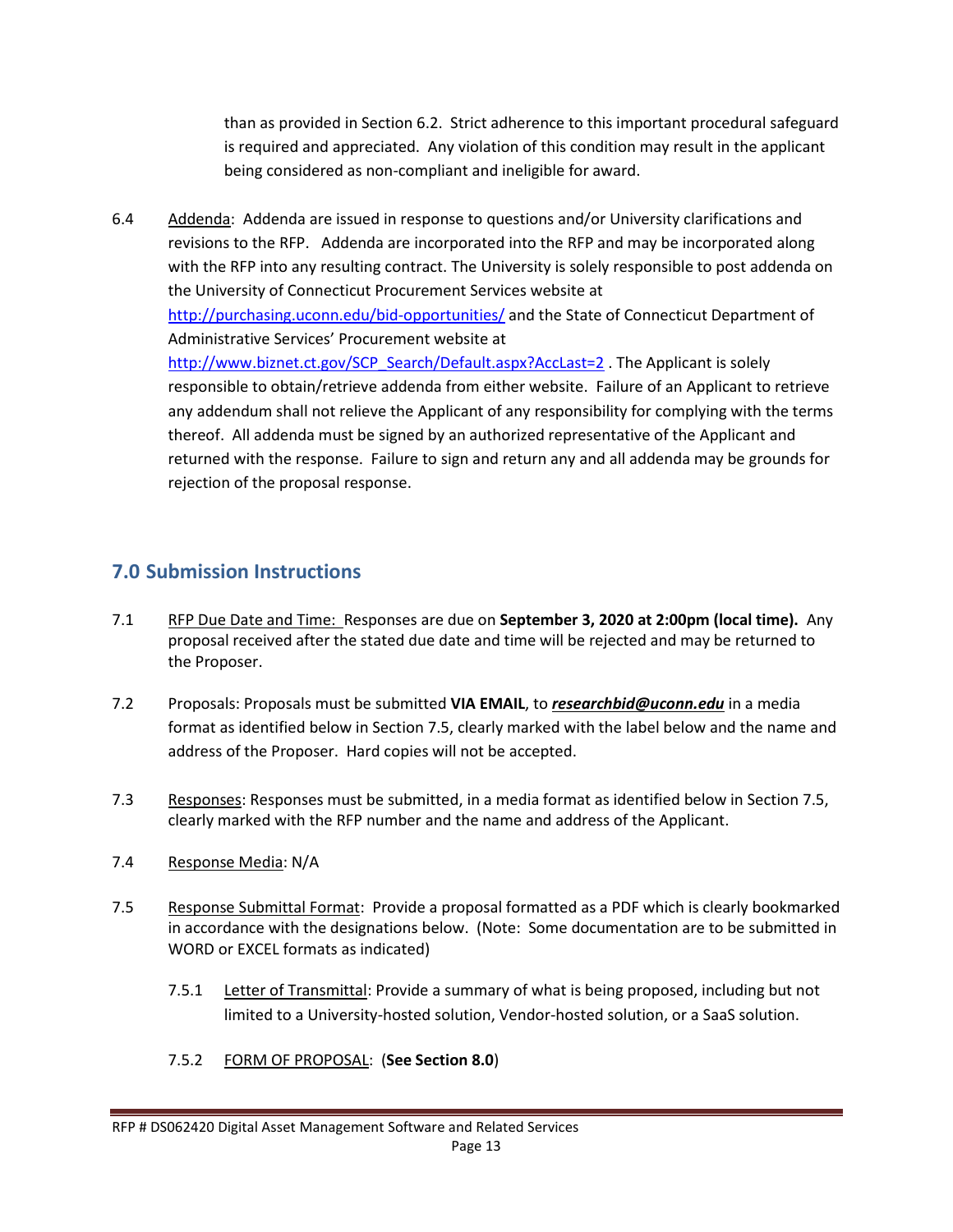- 7.5.3 Executive Summary: Provide a summary of the important points of the proposal and key benefits of being selected as the Contractor, including but not limited to whether an on-premise, Vendor-hosted, or a SaaS solution is being proposed.
- 7.5.4 Technical Proposal: Provide a detailed description of the activity or work output, the means of accomplishing the work, and how the work will be performed, demonstrating an overall understanding of the required effort in relation to the Scope and Specifications outlined in Section 4 and Appendix A. Your Technical Proposal must include:
	- 7.5.4.1 A detailed narrative or documentation clearly addressing of all content outlined in Section 4: Scope and Specifications.
	- 7.5.4.2 A complete response to Appendix A, Technical Proposal Response Matrix.
	- 7.5.4.3 A detailed project plan, to include the following information for each project phase: a detailed description of the work to be performed; the responsibilities of both the University and the Proposer; and the deliverables.
	- 7.5.4.4 A detailed narrative outlining your implementation plan and project management methodology.
	- 7.5.4.5 Detailed SLAs governing any services provided, including but not limited to uptime guarantees and technical support ticket response times and escalations.
	- 7.5.4.6 Resumes / CV's of the implementation team and project staff resources outlined in the response to Appendix A.
	- 7.5.4.7 Vendors must describe the amount of notice provided to customers for unscheduled maintenance.
	- 7.5.4.8 Similar Contracts: Provide a list of accounts within the past five (5) years that are of similar size and scope as to that of the University.
- 7.5.5 Organization and Management Proposal: Provide a detailed description of how the project will be organized, scheduled, managed, tracked and reported covering the following areas:
	- 7.5.5.1 Management Policies (which should include but not be limited to how account managers are supervised and report in to the company, how issues are escalated, what kind of management check-ins are done with the account, whether there are quarterly or annual business reviews, and related policies as it pertains to the overall management of the account and the interactions between the client, account management staff and management of the company. The availability of policies will vary according to the structure of the company, their documentation and their policies and procedures).
	- 7.5.5.2 Company Organization (organizational chart).
	- 7.5.5.3 Key Personnel: Please provide a complete list of staff who would be assigned to the University's account if your firm is identified as the successful Proposer.
	- 7.5.5.4 Work Breakdown Schedule (basis for organizing, scheduling, reporting, tracking and managing projects within the company).
	- 7.5.5.5 A complete response to Appendix B, Company Profile.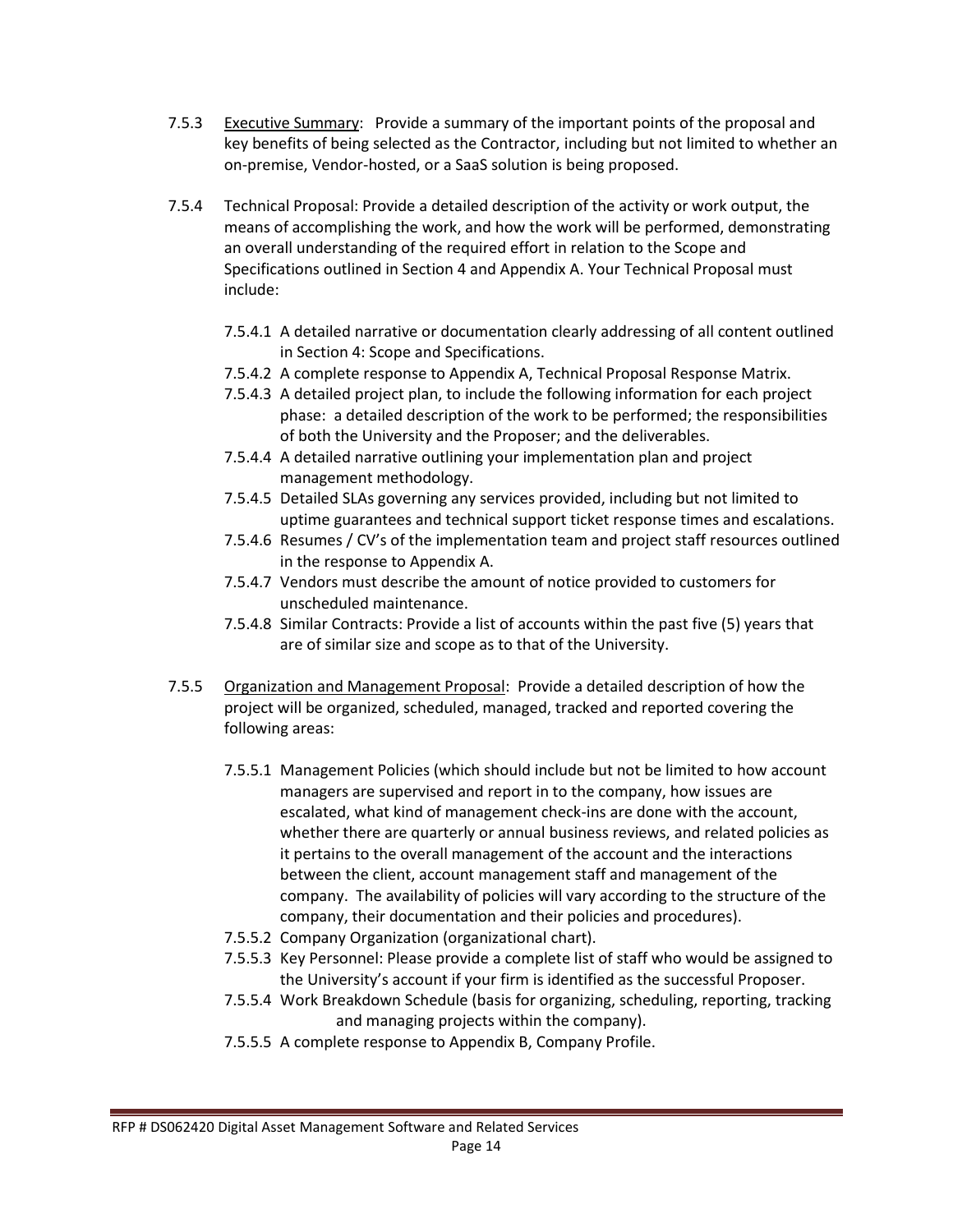- 7.5.6 Financial Proposal: Proposers shall include a separate Financial Proposal which addresses the following:
	- 7.5.6.1 Costs for software subscription, including volume discounts.
		- Clearly indicate applicable cost model. This may include but not be limited to a Base licensing cost, Cost Per User, Cost Per Concurrent User, Cost Per Asset/Data Volume, etc.
	- 7.5.6.2 Provide a line-item breakout of all start-up costs associated with the proposed solution, including implementation and data migration services and / or ongoing professional services.
	- 7.5.6.3 Provide a line-item break out of all costs for initial training and project management costs, including any associated fee (i.e. travel and meals).
	- 7.5.6.4 Provide a line-item breakout for any ongoing training.
	- 7.5.6.5 A complete list of all consulting / professional service roles available to support ad-hoc needs during the term of the contract(s) resulting from this RFP.
	- 7.5.6.6 Provide details of any discounts the University is eligible to receive.
- 7.5.7 Appendices
	- 7.5.7.1 Appendix A Technical Proposal Response Matrix
	- 7.5.7.2 Appendix B Company Profile
	- 7.5.7.3 Appendix C Anti Collusion Affidavit
	- 7.5.7.4 Appendix D References
	- 7.5.7.5 Appendix E Sample Contract Form

#### 7.5.8 Required Forms:

- 7.5.8.1 Form 1 Gift and Campaign Certification **[Form 1 Adobe.pdf](http://www.ct.gov/opm/lib/opm/OPM_Form_1_Gift_and_Campaign_Contribution_Certification_3-28-14.pdf)**
- 7.5.8.2 Form 5 Consulting Agreement Affidavit **Form 5 Adobe.pdf**
- 7.5.8.3 Form 6 Affirmation of State Ethics Laws Summary **[Form 6 Adobe.pdf](https://portal.ct.gov/-/media/OPM/Finance/psa/OPMEthicsForm6Final91511PDFpdf.pdf?la=en)**
- 7.5.8.4 Form 7 Iran Certification **Form 7 Adobe.pdf**
- 7.5.8.5 Non-Discrimination Certification **(Use Form C)**
	- <http://www.ct.gov/opm/cwp/view.asp?a=2982&Q=390928>
- 7.5.8.6 Bidder Contract Compliance Monitoring Report [Notification to Bidders/Contract Compliance Monitoring Report](http://www.ct.gov/chro/lib/chro/pdf/notificationtobidders.pdf)
- 7.5.8.7 SEEC FORM 10 Acknowledgement of Receipt [SEEC FORM 10 Acknowledgement of Receipt](http://www.ct.gov/seec/lib/seec/forms/contractor_reporting_/seec_form_10_final.pdf)
- 7.5.8.8 CT Economic Impact Form [Connecticut Economic Impact Form](http://www.biznet.ct.gov/SCP_Documents/Groups/1/Connecticut%20Economic%20Impact%20Form%20(DAS-46).pdf)
- 7.5.8.9 Anti-Collusion Affidavit (See Attachment 2)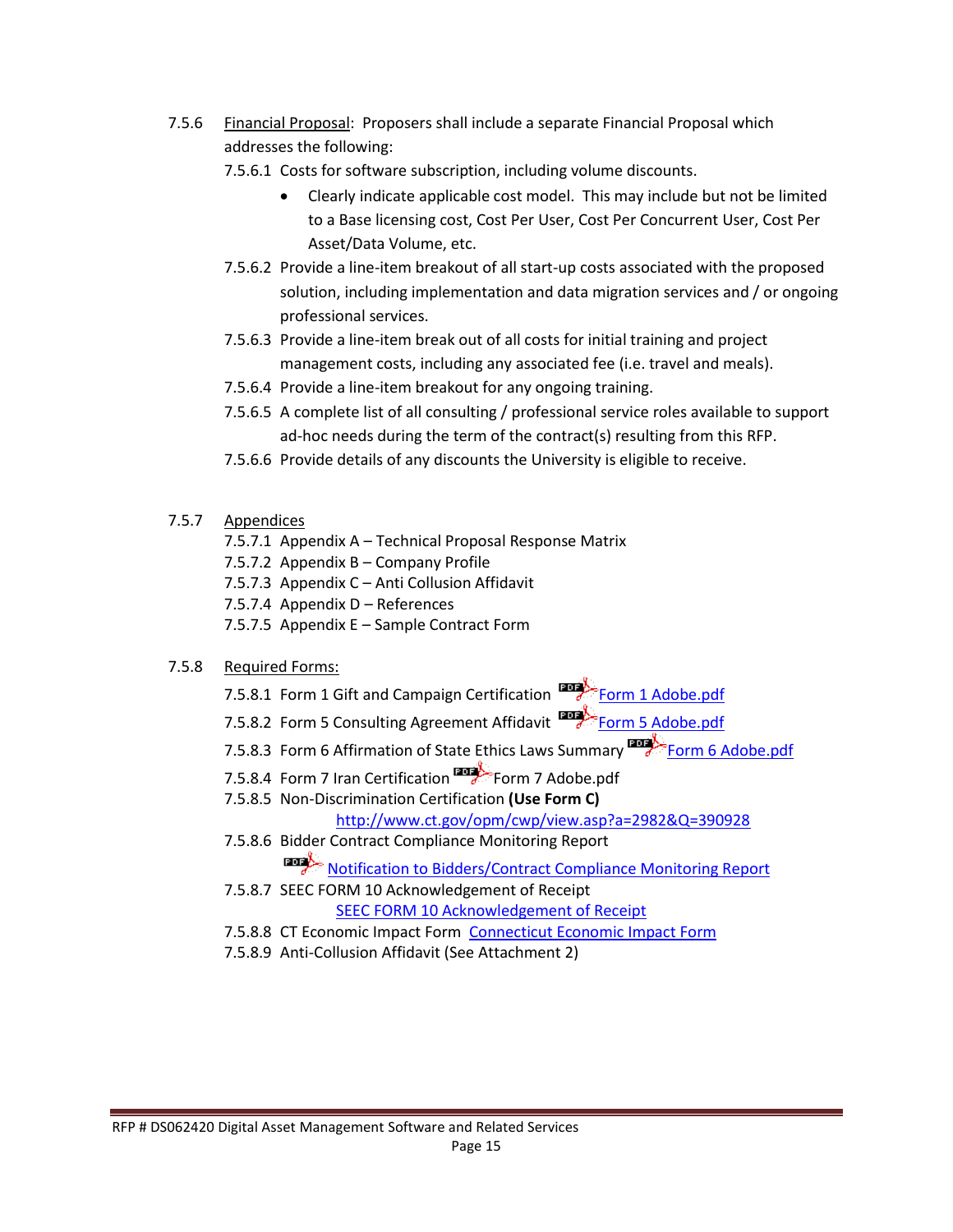### **8.0 Form of Proposal**

To: University of Connecticut **1999** Connecticut **1999** Connecticut **1999** Connecticut **1999** Connecticut **1999** Connecticut **1999** Connecticut **1999** Connecticut **1999** Connecticut **1999** Connecticut **1999** Connecticut **1** Procurement Services 3 Discovery Drive, Unit 6076 Storrs, CT 06269-6076

- 1. The undersigned proposer, in response to our Request for Proposal for a Digital Asset Management System, having examined the proposal documents and being familiar with the conditions surrounding the proposed products and services, hereby proposes to provide such products and services meeting the requirements outlined in this Request for Proposal, in accordance with the proposal attached hereto.
- 2. Proposer acknowledges receipt of the following addenda which are a part of the bidding documents:

 $\overline{\phantom{0}}$ Addendum #1 addendum #2 addendum #3 addendum #4

#### **These spaces may be left blank if no addenda were issued.**

- 3. Proposer understands that the University reserves the right to reject any and all proposals, waive irregularities or technicalities in any offer, and accept any offer in whole or in part which it deems to be in its best interest.
- 4. Proposer agrees that this offer shall be good and may not be withdrawn for a period of 180 days after the public bid opening.
- 5. Proposer hereby certifies: (a) that this proposal is genuine and is not made in the interest of or on behalf of any undisclosed person, firm or corporation; (b) that the proposer has not directly or indirectly induced or solicited any other proposer to put in a false or sham bid; (c) that the proposer has not solicited or induced any person, firm or corporation to refrain from bidding; and (d) that the proposer has not sought by collusion to obtain any advantage over any other proposer or over the University.
	- 6. Proposer agrees that the response to this bid is a legal and binding offer and the authority to make the offer is vested in the signer. Minor differences and informalities will be resolved by negotiation prior to acceptance of the offer.
	- 7. Is proposer *currently* a State of Connecticut Small Business Enterprise and *certified* with DAS?
		- Yes ( ) If yes, a Copy of the Certificate must be attached to your proposal

No ( )

8. Payment Terms: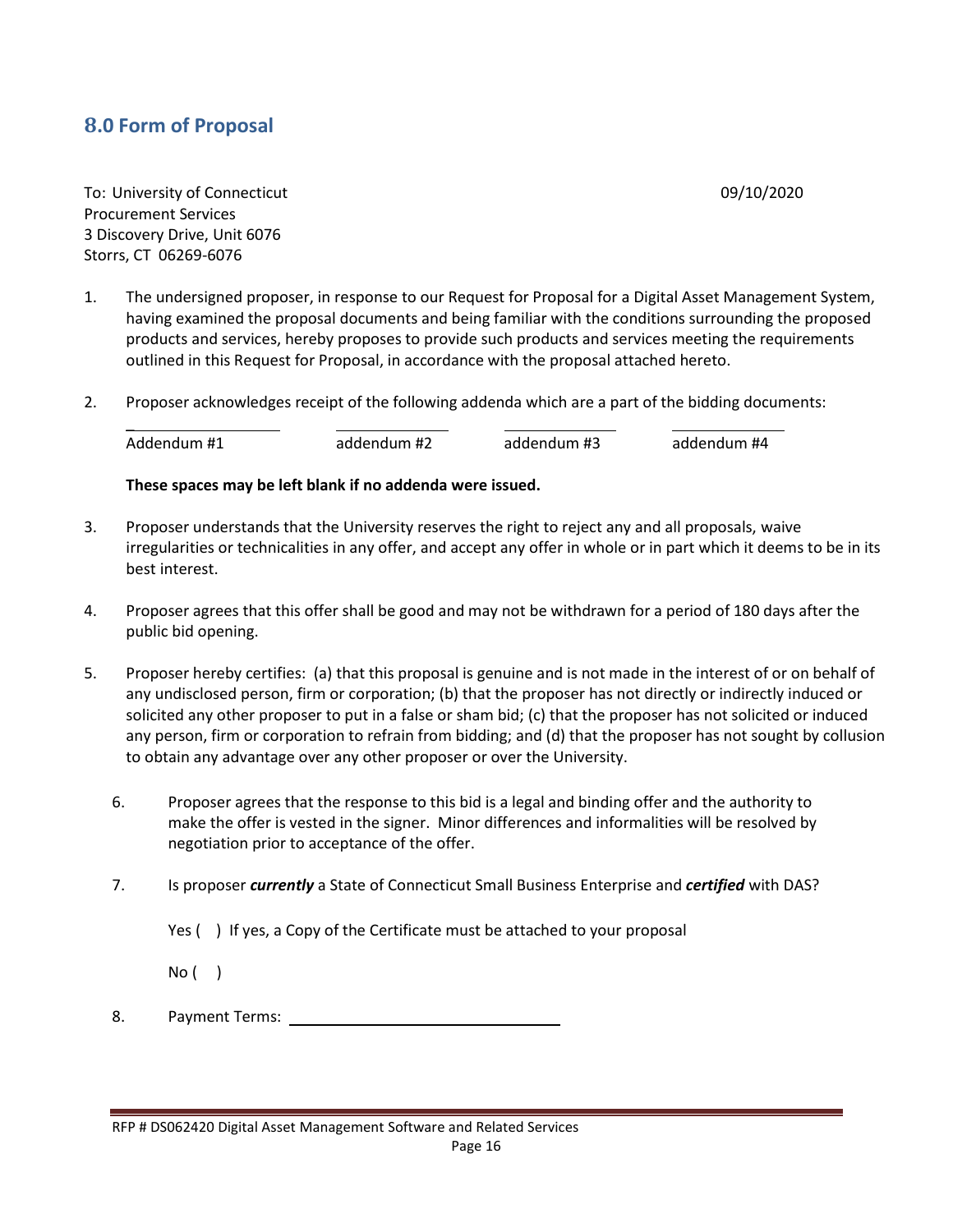9. Representative:

| Name <sup>.</sup><br>110111C. |
|-------------------------------|
|-------------------------------|

| Telephone: |
|------------|
|------------|

| - 1<br>- |  |
|----------|--|
|          |  |

| Years of Experience: |  |
|----------------------|--|
|----------------------|--|

|                      |                                                  | 2020 |
|----------------------|--------------------------------------------------|------|
| Firm Name:           |                                                  |      |
| Address:             |                                                  |      |
|                      |                                                  |      |
| F.E.I.N. #           |                                                  |      |
|                      |                                                  |      |
| Authorized Signature | <u> 1980 - Jan James James Barbara, martin d</u> |      |
|                      |                                                  |      |
| Print Name/Title:    |                                                  |      |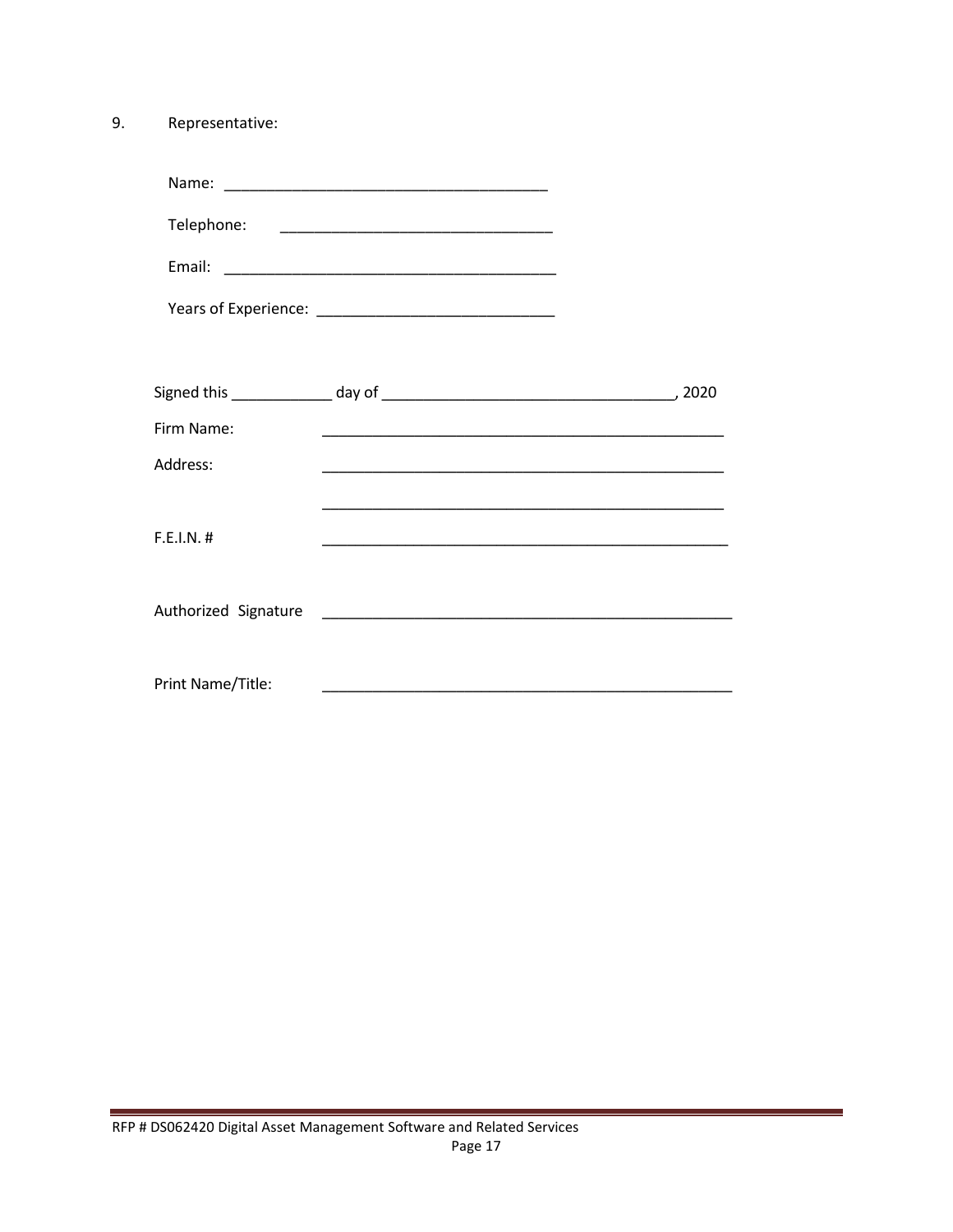### **9.0 Appendix A – Technical Proposal Response Matrix**

A complete response to Appendix A must accompany the Technical Proposal required pursuant to section 7.5.4.

### <span id="page-17-0"></span>**10.0 Appendix B – Company Profile**

Please refer to the the Microsoft Excel Response template for this mandatory submittal. Responses to Appendix B must be submitted in Excel format.

## <span id="page-17-1"></span>**11.0 Appendix C – Anti-Collusion Affidavit**

Please refer to the PDF portfolio within which this RFP was published to secure this mandatory submittal.

#### <span id="page-17-2"></span>**12.0 Appendix D –References**

**Instructions:** Please complete the following sections for each of the Proposer's three (3) references. These references should be of comparable size and scope to the University's requirements as set forth in the RFP document.

| Reference - #1                                                                                 |             |           |
|------------------------------------------------------------------------------------------------|-------------|-----------|
| Proposer:                                                                                      |             |           |
| Customer Name:                                                                                 |             |           |
| <b>Street Address:</b>                                                                         |             |           |
| City, State, Zip:                                                                              |             |           |
| Contact Name:                                                                                  |             |           |
| <b>Email Address:</b>                                                                          |             |           |
| Phone/Cell:                                                                                    |             |           |
| <b>Contract Dates:</b>                                                                         | Start Date: | End Date: |
| Contract Summary: Please describe reference project emphasizing similarities to the University |             |           |
| Scope of Work below. The summary may not exceed two (2) pages in length.                       |             |           |
|                                                                                                |             |           |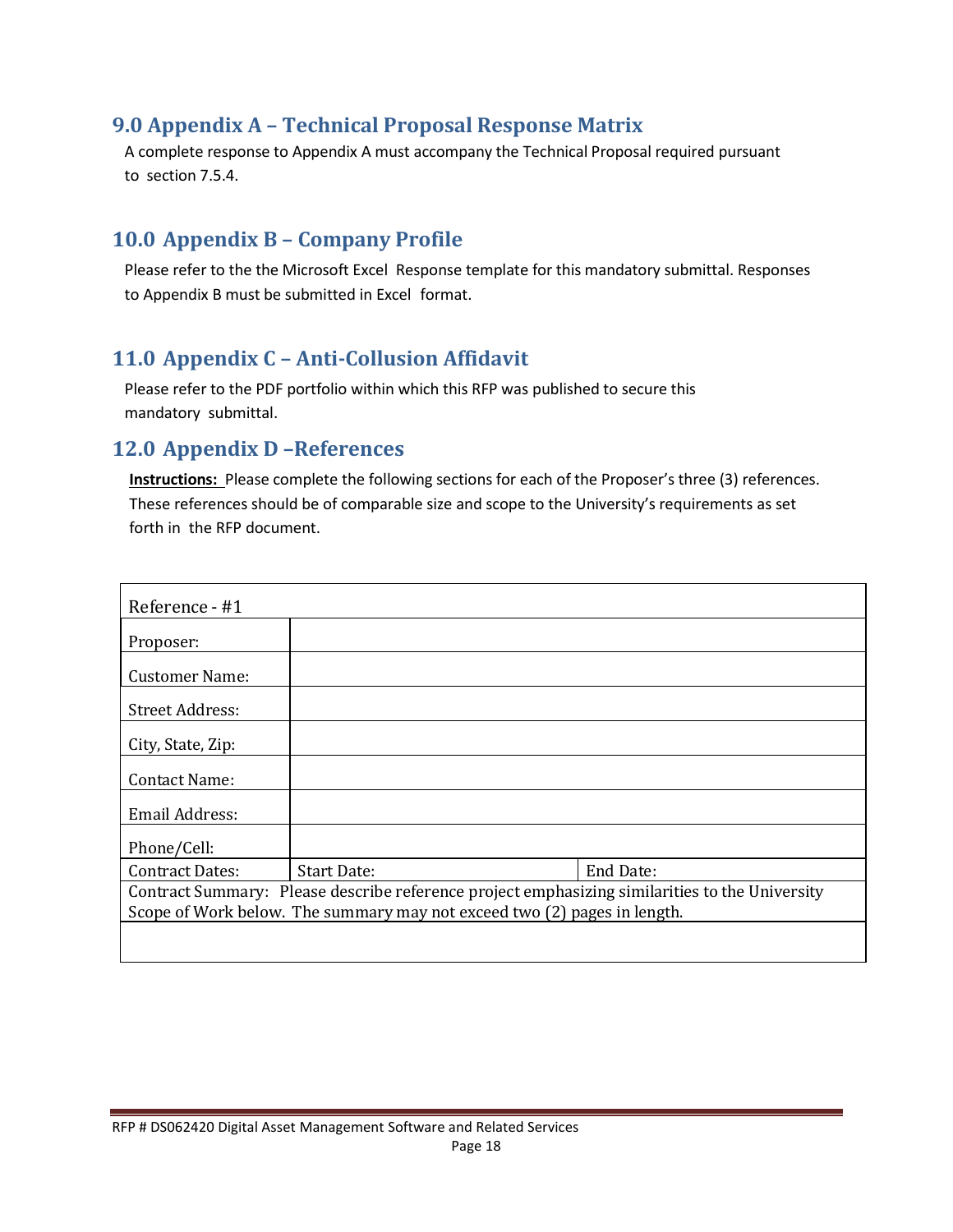| Reference - #2                                                                                                                                                             |                    |           |
|----------------------------------------------------------------------------------------------------------------------------------------------------------------------------|--------------------|-----------|
| Proposer:                                                                                                                                                                  |                    |           |
| Customer Name:                                                                                                                                                             |                    |           |
| <b>Street Address:</b>                                                                                                                                                     |                    |           |
| City, State, Zip:                                                                                                                                                          |                    |           |
| Contact Name:                                                                                                                                                              |                    |           |
| <b>Email Address:</b>                                                                                                                                                      |                    |           |
| Phone/Cell:                                                                                                                                                                |                    |           |
| <b>Contract Dates:</b>                                                                                                                                                     | <b>Start Date:</b> | End Date: |
| Contract Summary: Please describe reference project emphasizing similarities to the University<br>Scope of Work below. The summary may not exceed two (2) pages in length. |                    |           |
|                                                                                                                                                                            |                    |           |

# <span id="page-18-0"></span>**13.0 Appendix E – Contract Form**

Please refer to the PDF for a copy of the standard contract form used by the University. Any exceptions to the terms and conditions of this contract form MUST be included in the document tiled "Exceptions to Terms and Conditions" as required per section 5.6 of the RFP.